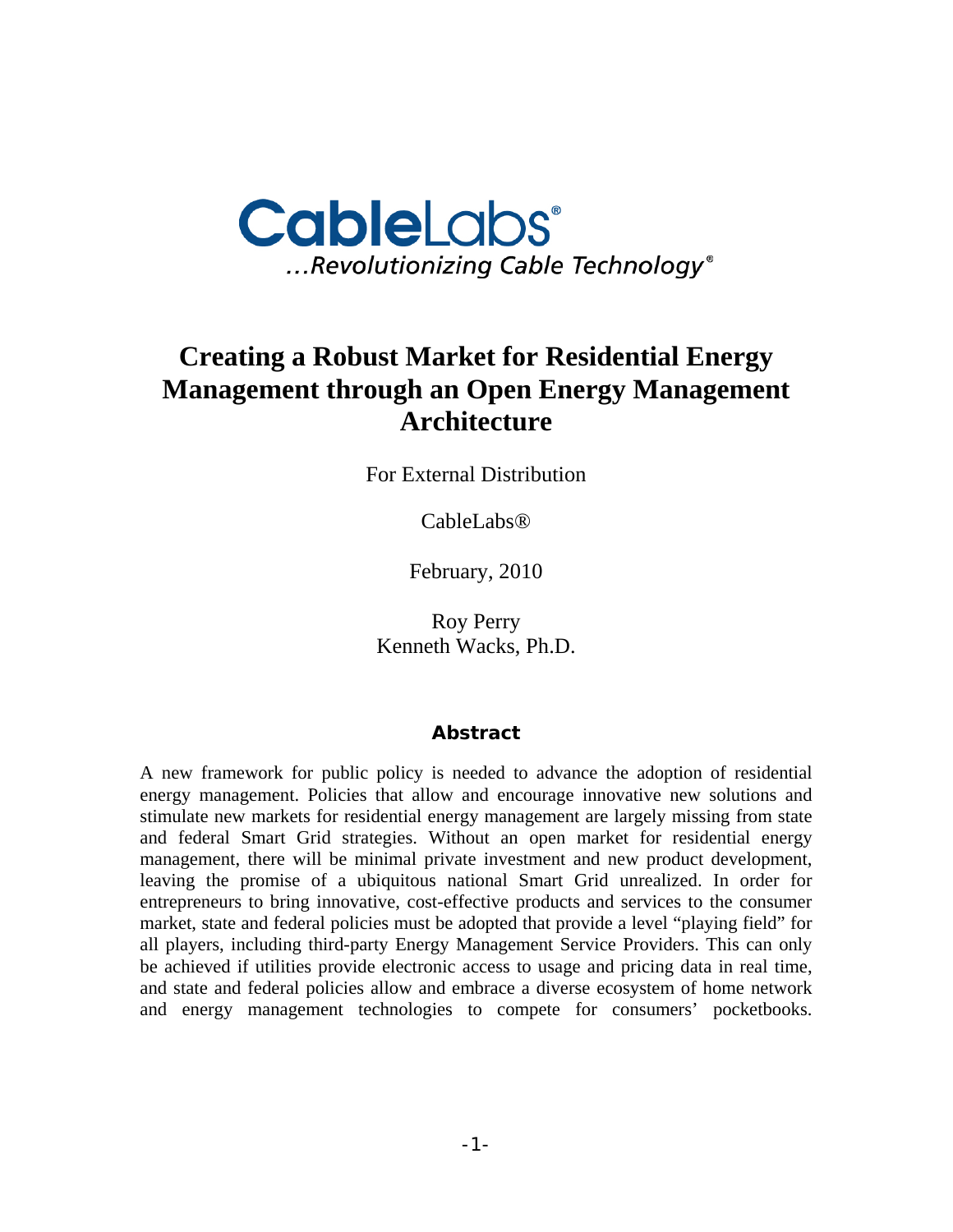## **1 Public policy and the residential energy management market**

The United States has embarked on upgrading the electric utility industry to a Smart Grid. The Smart Grid for electricity integrates subsystems for generation, transmission, and distribution to improve the reliability and efficiency of electricity supply. The Smart Grid also accommodates distributed energy generation, such as solar and wind, and electric vehicles. A stated policy goal of the Smart Grid is to enable all these subsystems to interoperate using information technology<sup>[1](#page-1-0)</sup>.

Over the last decade, dramatic advances in information technology have benefited just about every aspect of our economy and society. It is widely accepted that modernization of the electric grid can be achieved using the same technologies. The following are key public policy principles necessary to achieve a sustainable market for residential energy management solutions and services.

#### **A. The need for an Open Energy Management Architecture (OEMA)**

This paper presents a fundamental set of policy principles needed to achieve a robust consumer market for energy management. This is the best way to achieve national Smart Grid residential energy management objectives such as peak load demand response. A competitive market for energy management services will minimize the need for capital expenditures by utilities in order to meet these objectives. An architecture is introduced herein that embodies these principles, the *Open Energy Management Architecture* (OEMA).

By allowing an open architecture and an open market, the federal government will encourage new and innovative solutions to be brought to market. By adopting these principles, policymakers will recognize that a consumer market open to all residential energy management solutions is needed to achieve widespread energy management by consumers. We believe such an architecture should be considered in addition to the utility-based AMI architectures currently being proposed.

OEMA is a model for accomplishing effective energy management independent of the utility's deployment of Advanced Metering Infrastructure and smart meters. The only requirement of the utility is to publish pricing information and Demand Response requests, and provide direct access to real time meter data. Direct load control (i.e.

 $\overline{a}$ 

<span id="page-1-0"></span><sup>&</sup>lt;sup>1</sup> Papers about interoperability and the smart grid are available from the GridWise Architecture Council at [www.gridwiseac.org](http://www.gridwiseac.org/) and at NIST at [www.nist.gov/smartgrid.](http://www.nist.gov/smartgrid)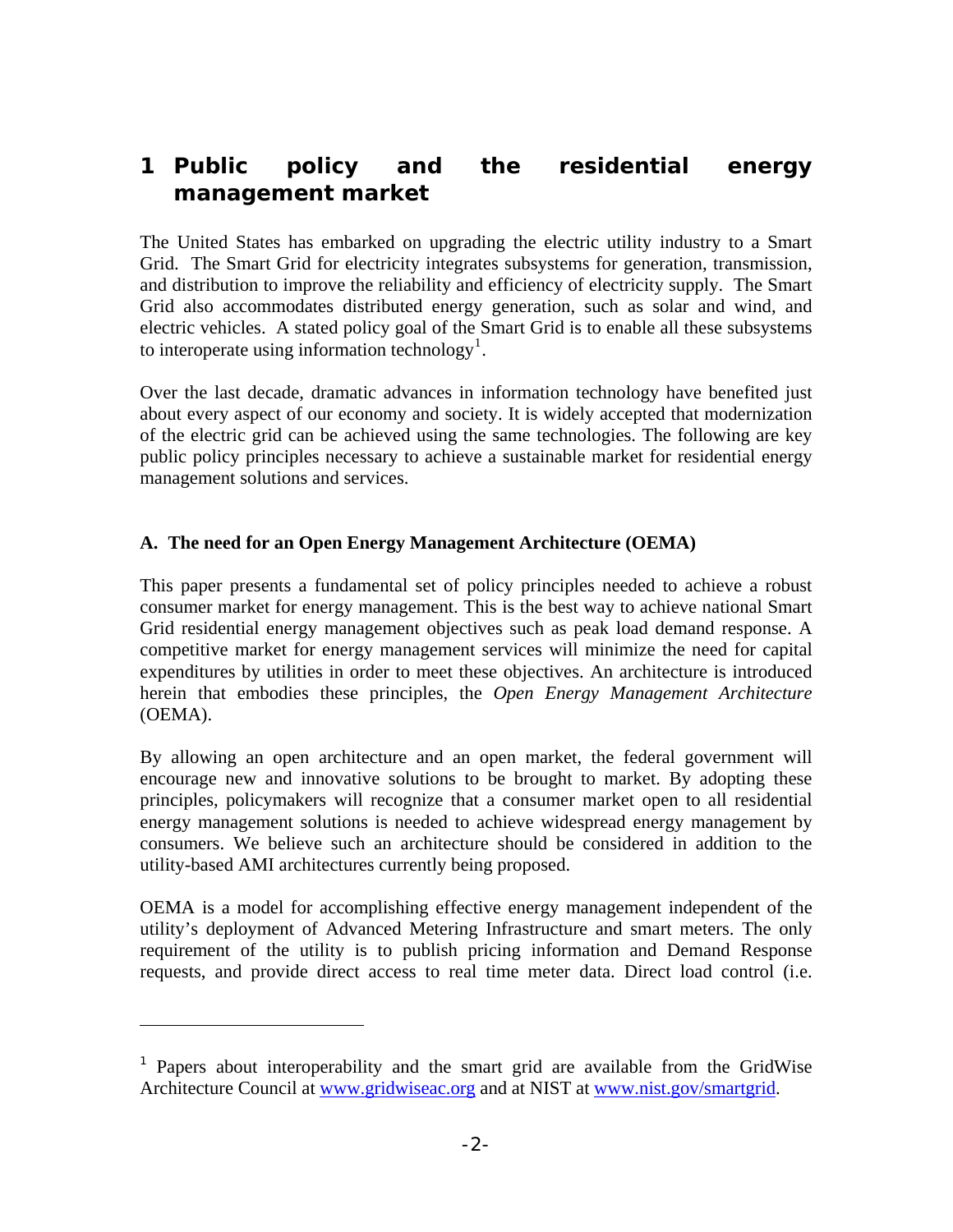utilities shutting off devices) is not required. Distributed load control can achieve the same objectives without forcing unwanted actions on the consumer.

In the OEMA, any entity, including the utility or third-party providers, may provide energy management services, defined here as an Energy Management Service Provider. Examples of such third-party providers are cable operators, telephone companies, electricity retailers, Internet service providers, and others who choose to support such services. This is already creating a whole new class of companies dedicated to energy management and related home automation services.



**Figure 1 – The Role of EMSP** 

EMSP functions include configuring, provisioning, managing and controlling the various sensors and devices within the home. These functions are delivered from servers that manage the applications and the communications network, and provide differentiating features, such as cross-platform features (e.g., sharing data between the home security system and the energy management system) and Quality-of-Service (QoS) levels.

#### **B. The need for separation of policy domains**

 $\overline{a}$ 

Public policies applied to the Smart Grid should be very different from the policies applied to the Smart Home.<sup>[2](#page-2-0)</sup> Smart Grid policies should focus on creating a robust

<span id="page-2-0"></span> $2^2$  The Smart Home, as referred to in this paper, is defined broadly as a residential unit that employs home automation, ranging from a simple programmable thermostat to an online, whole-home security, monitoring, and automation system.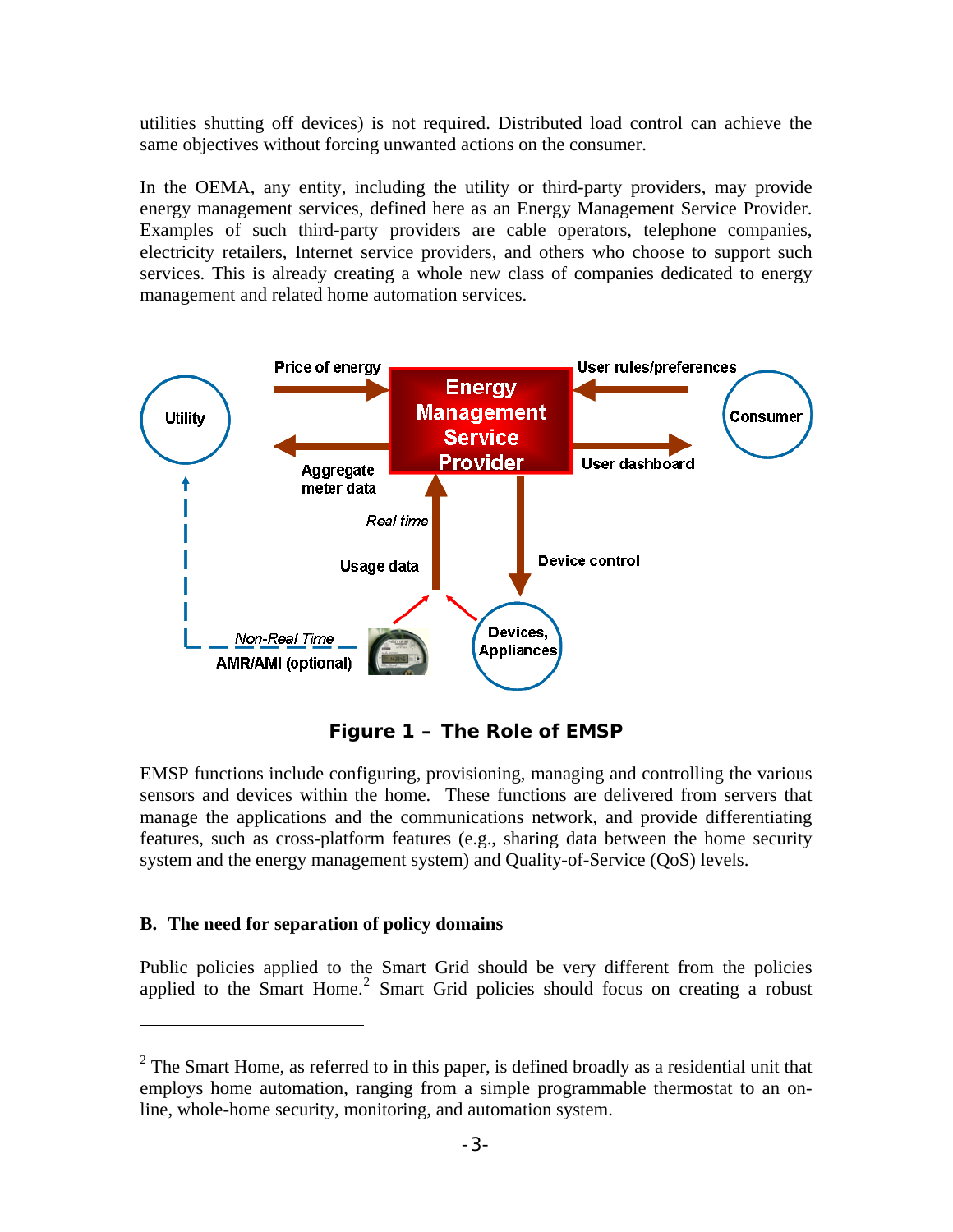electric *grid*, whereas Smart Home policies should focus on creating a robust *market.* Market-shaping policies are needed that allow, even encourage, the adoption of Smart Home energy management products and services. Without these, large scale adoption of energy management by consumers may not be achieved.

Public policies at the federal and state levels have been instituted to accelerate meeting the stated goal of achieving interoperability in the Smart Grid. The National Institute of Standards and Technology (NIST) has the mandate under the Energy Security and Independence Act of 2007 to select interoperable standards for the Smart Grid. However, the scope of some of the proposed standards is too broad as they extend beyond the grid into the home. Many of the standards being considered do not recognize that residential energy management is a rapidly developing area, and it is impossible to predict today what products and services will prevail in the marketplace.

It is increasingly clear that public policy needs to treat the consumer domain separately. While the Smart Grid must be under the control of the utility, the Smart Home must be under the control of the consumer. In order to connect consumer-chosen solutions to the Smart Grid, a set of standard, published interfaces should be adopted by NIST to provide the energy management system with a way to receive usage, pricing information and demand response controls. In the home, however, mandated standards should not be imposed beyond the meter, which defines the demarcation point between the utility's domain and the consumer's domain. More to the point, the currently contemplated Smart Grid models for energy management, including the NIST Interoperability Roadmap, should not be based on exclusive utility control of the devices in the home.

Also, selecting standards for the home is unnecessary and even unwise because Smart Home technology is rapidly evolving. Selecting standards for a home network and home appliances will stifle competition that could otherwise result in a rich variety of technology solutions for energy management.

Therefore, public policy should be separated into the following domains, as shown in Figure 2:

- The Utility Domain (Smart Grid domain),
- The Consumer Domain (Smart Home domain), and
- The Energy Management Service Provider Domain (EMSP Domain)

We believe it is necessary to have three sets of public policies that recognize the different goals and establish clear boundaries among the three domains.

Different sets of public policies are needed due to the dramatically different objectives and environments in each domain. In the consumer domain, a flourishing, national marketplace for residential energy management services should be allowed, even encouraged. The objective should be to encourage and facilitate open competition and choice for consumers, rather than restricting consumers to the capabilities of the local electric utility.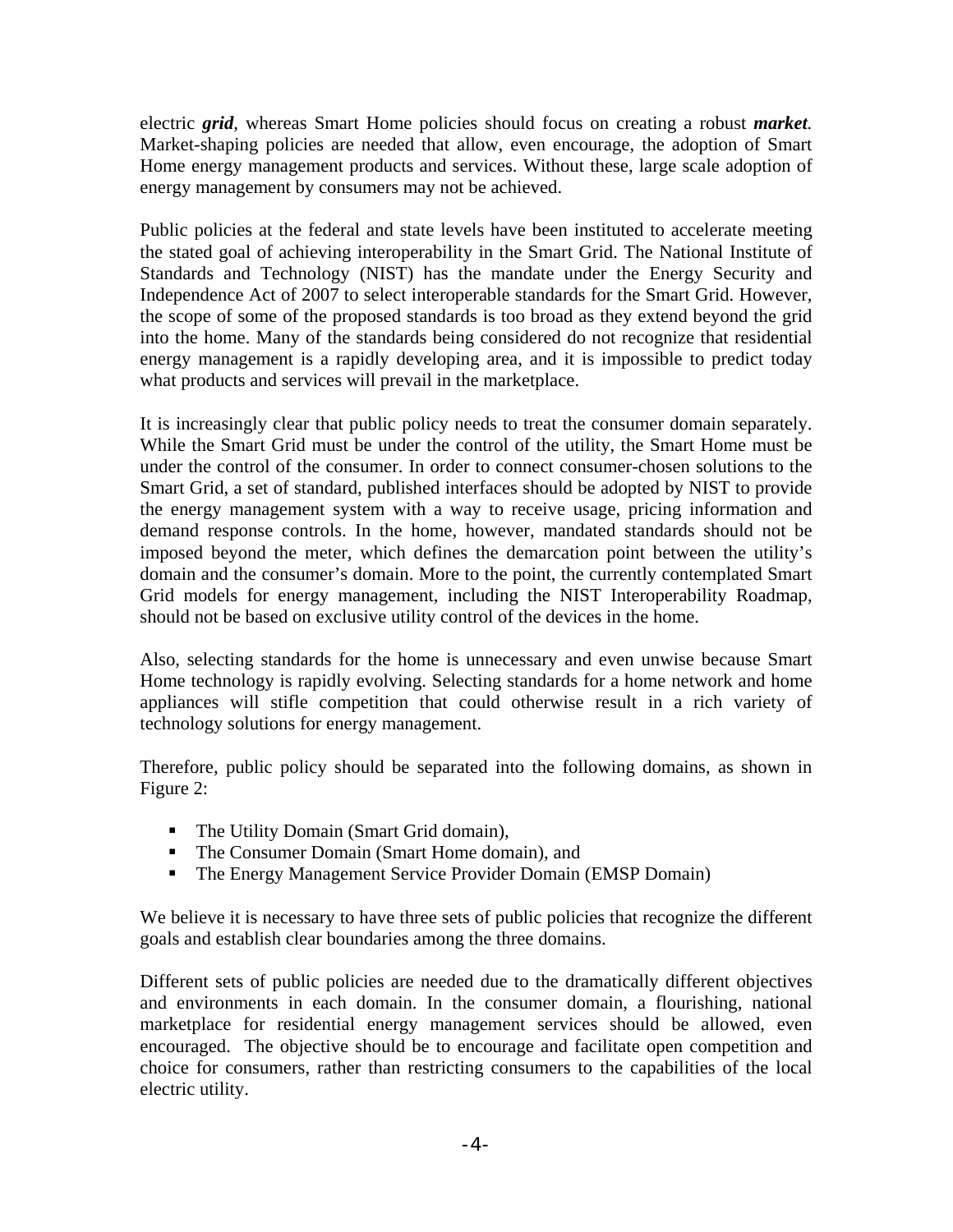

### **Figure 2 – OEMA Defines Three Domains for Public Policy**

In contrast, it is clear that the actual electric grid infrastructure up to the meter (the Utility domain) for transmission and distribution (T&D) should be based on very specific, narrowly constrained standards, because the T&D network is critical for national energy security.

#### **I. The Utility Domain**

In the OEMA model, the Utility Domain delivers electricity to the home and is only concerned with maintaining an adequate supply of electricity to the home. The utility domain ends at a clear service demarcation point – the electrical meter. The management of electricity usage beyond the meter, i.e., the demand for electricity, is left to the consumer.

Key Principles

1. Utility involvement with the Smart Grid should only be concerned with managing the supply of electricity to the service interface at the home, typically the meter, and management of this electricity supply should not extend by default into the home. Public policy should not by default give a monopoly for energy management services to utilities. All parties should have to compete on the same terms for the opportunity to provide energy management services to the consumer.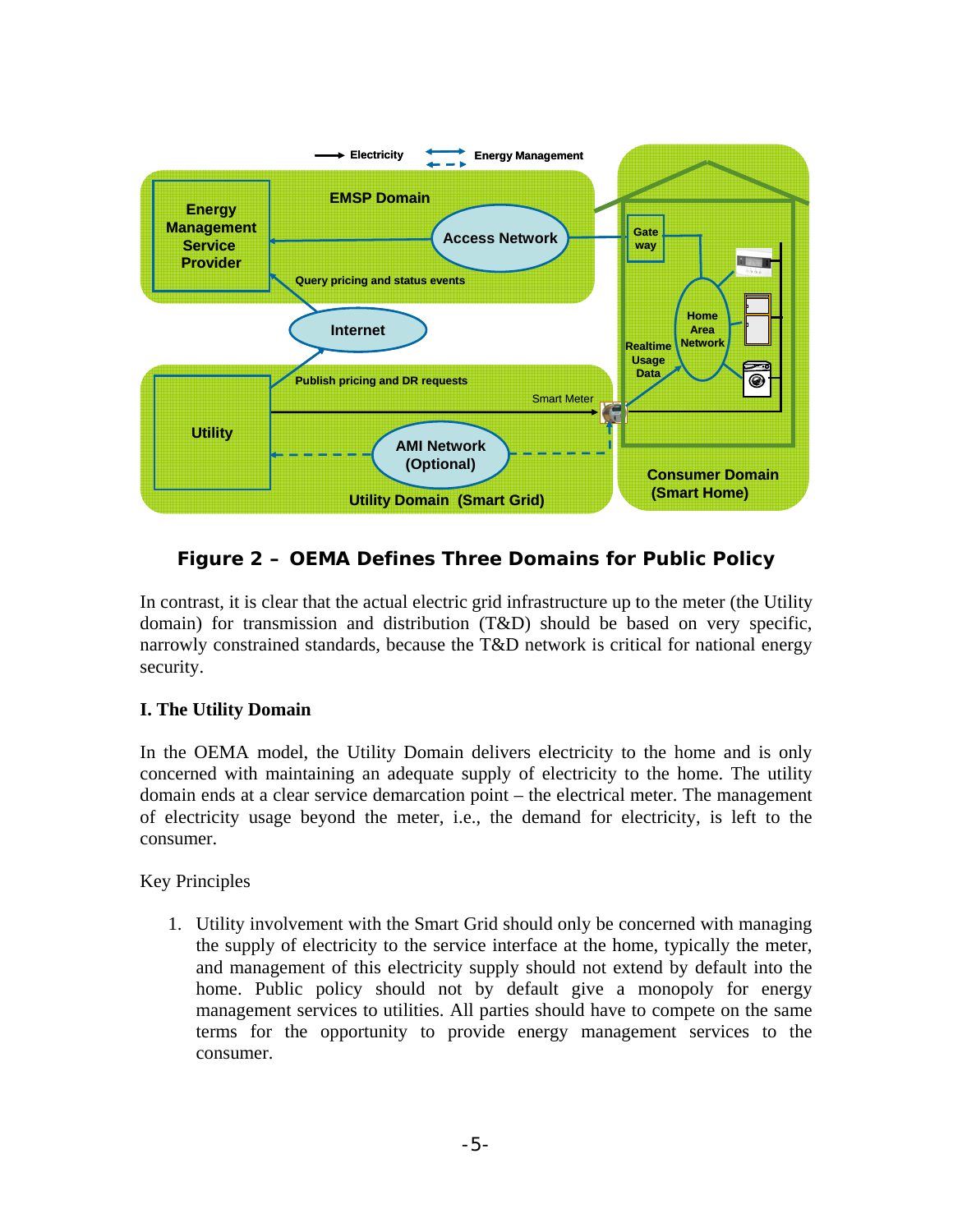- 2. Utility interfaces for DR must be designed with minimal constraints on consumer choice of energy management services, home networks, and consumer products.
- 3. There are many network options available today for utilities to transport meter data and other energy management information. If utilities choose to offer their own energy management services, in competition with other EMSPs, utilities should be encouraged, if not required, to solicit competitive bids for network connectivity from all network providers. Existing communications access networks such as telco, cable, and cellular can be used for meter reading, DR, and energy management.

#### **II. The Consumer Domain**

Key Principles

- 1. Consumer behavior changes are much better achieved by incentives, not deterrents. U.S. policy could provide such incentives directly to consumers. Vouchers or tax credits or utility rebates for energy management solutions and services can begin to create a competitive market for energy management without forcing specific solutions onto consumers.
- 2. Utility control of customer premises equipment must be on an opt-in, voluntary basis, and should not be imposed with mandates or severe penalties for not participating. The consumer has the right to establish any set of preferences for the use of electricity and their appliances. The consumer must be allowed to override any delegated control of their devices in real time or through preprogrammed preferences. Consumers must explicitly agree in advance and opt-in to any DR actions taken by the utility. The consumer has the authority and responsibility for device-level management within the home.
- 3. The consumer owns the usage data about household energy consumption. Therefore, consumers need electronic access to meter data in real time via a standard interface. This interface, possibly based on wireless technology, should be adopted by all utilities nationally.
- 4. There should be also be a nationally mandated requirement for utilities to provide pricing and pricing signals electronically using a published Applications Programming Interface (API) on the public Internet. Also, a wide spectrum of methods for disseminating utility pricing and pricing signals should be required, ranging from newspaper, radio, television, outbound phone calls, text messages, emails, and websites. This way, consumers of all types will have the flexibility to use the method of their choosing to track energy pricing.
- 5. Consumers should be able to employ any means and tools to manage energy, as long as they do not harm the grid.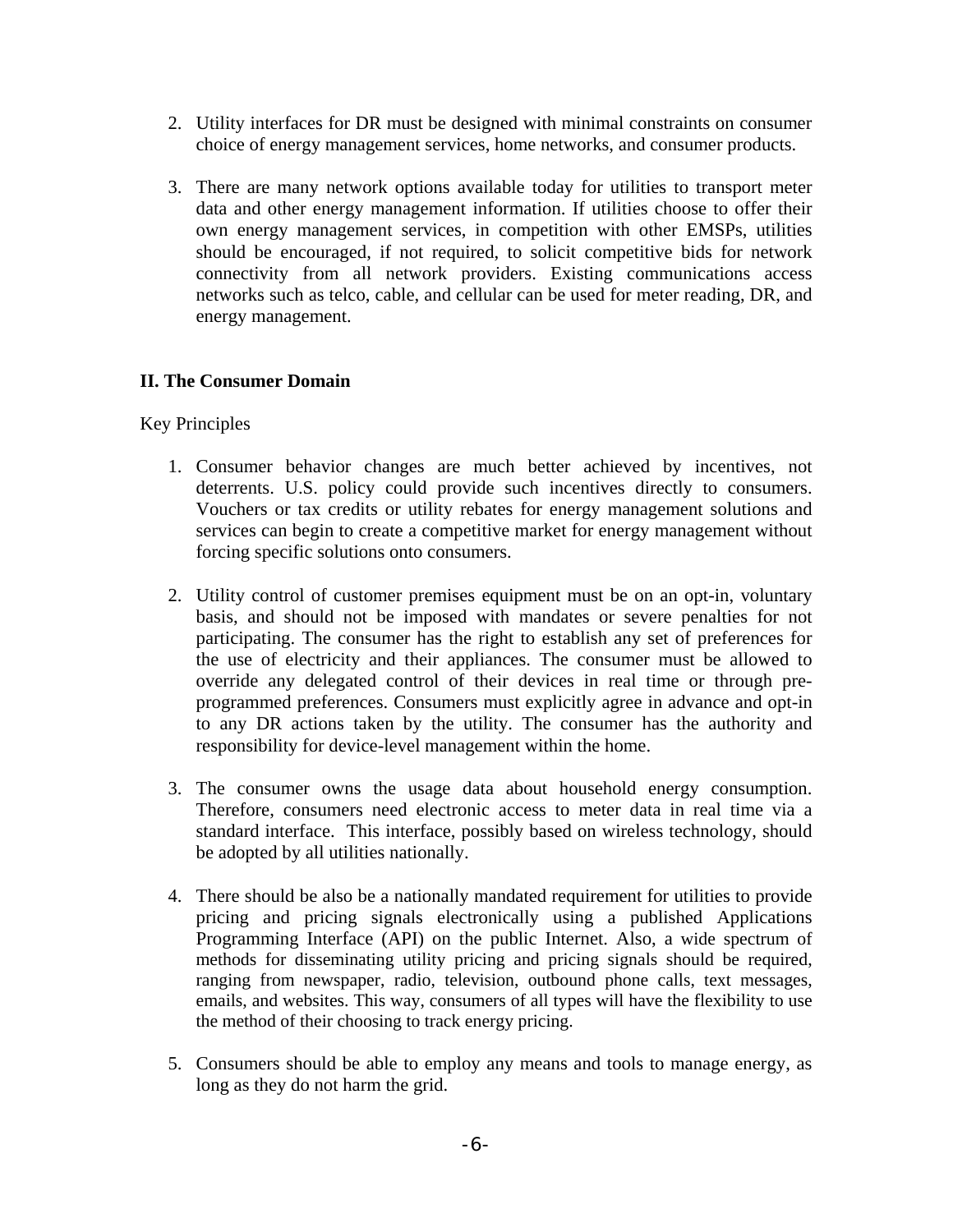- 6. Policies should not obsolete existing working Smart Home systems. Any and all systems should be allowed to connect to the Smart Grid, as long as they do not harm the grid.
- 7. Policies should allow all types of communications networks and protocols to be used within the consumer domain. Interoperability should be achieved at the applications layer, not the network layer or below. Existing in-home networks such as Wi-Fi, Ethernet, and Home Area Networks (ZigBee, Z-Wave, HomePlug, etc.) should be leveraged to support Smart Grid applications such as meter reading, DR, and energy management.
- 8. The basis for the Smart Home to Smart Grid communications interface should be IP (Internet Protocol) since it is the common protocol for Smart Homes. The interface should accommodate IP-enabled and non-IP-enabled devices. Non-IPenabled devices would be supported through an IP proxy.
- 9. The consumer may assign data ownership rights and device control to a third party, such as an energy management service provider of their own choosing. Consumers should have the option to purchase energy management products independently, or to contract with third parties, such as EMSPs, without participation or approval of the utility.

#### **III. The EMSP Domain**

Key Principles

- 1. Public policy should encourage entrepreneurship in the consumer domain (new company formation and new investment). Federal funding and subsidies for development of innovative new home-based technologies should be provided independent of Smart Grid funding at the federal or state level.
- 2. Policy should not preclude the entry of new players and technologies into the consumer domain.
- 3. Policy should foster an open, competitive market for energy management products and services that embraces competition among utilities, communications companies, new service providers, consumer product manufacturers, and consumer electronics companies in the enablement of energy management capabilities.
- 4. Policy should encourage entrepreneurs to develop smart grid products and services for the consumer domain, with mechanisms to mitigate development risks, such as R&D tax credits.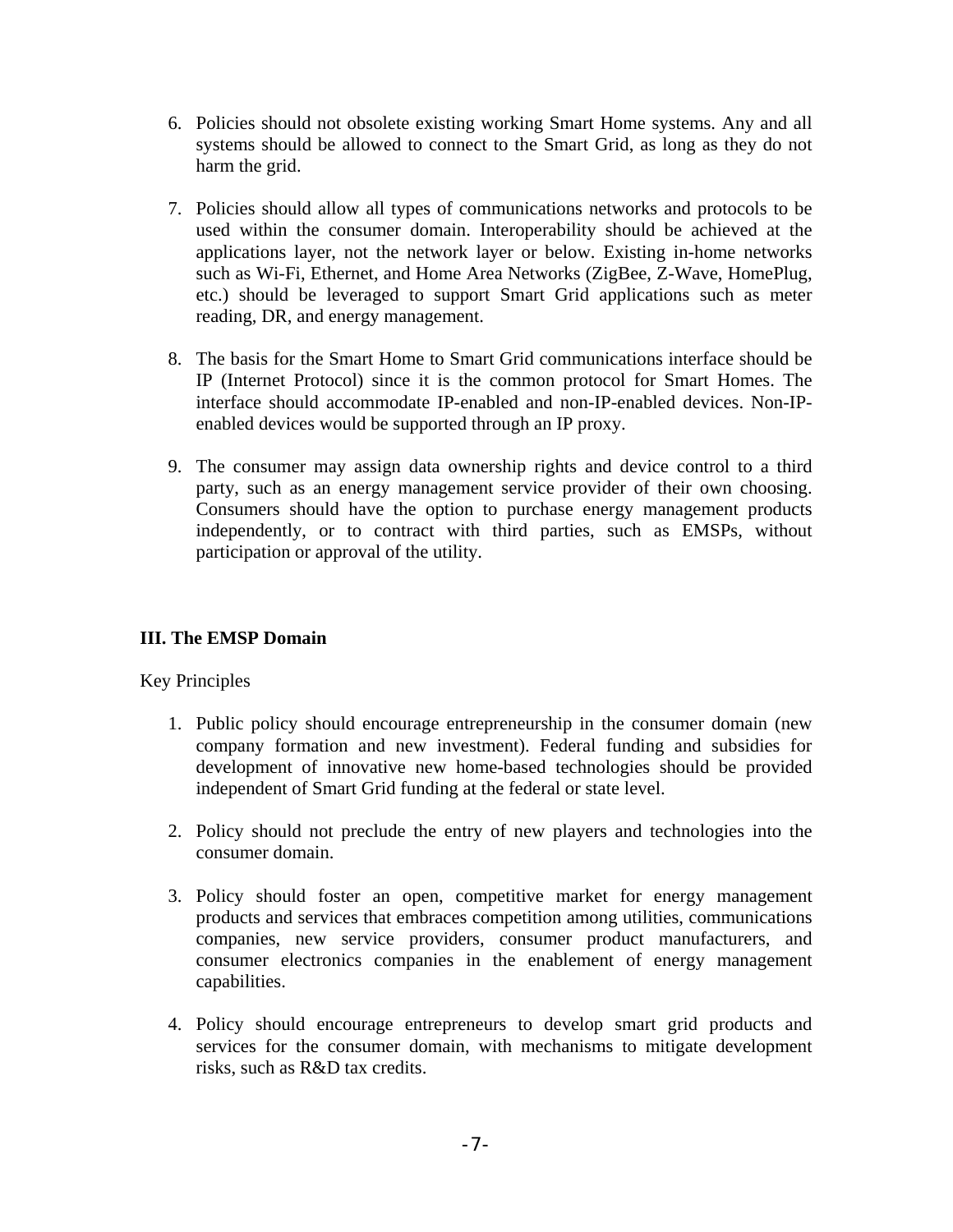- 5. Policy should allow a competitive EMSP market with a level playing field for utilities and third parties alike.
- 6. Policy should allow competitive distribution channels for energy management products and services.
- 7. Policy should limit government standards setting to only the minimum set of interfaces required for the consumer domain to query the utility domain for pricing signals and real time meter data.
- 8. EMSPs must protect consumer data as private customer-owned data and use these data only to deliver the contracted services. EMSPs should not archive personally identifiable data not needed for service delivery.
- 9. Standards that are selected for interoperability between the grid and home should specify interfaces at the application layer, so that the Smart Grid can accommodate the widest variety of access and home networks, including those yet to be defined.

#### **C. The need for market-driven outcomes**

The best outcome for the consumer would be an open market that does not mandate a specific utility solution for energy management. The market is the best judge of the effectiveness of technologies. In fact, the international standards bodies ISO and IEC recently adopted the principle of market acceptance in judging information technology standards. Open-market solutions can meet all consumers' and utilities' needs without being tailored to each utility. Such solutions would create national markets for innovators, rather than regional or locally fragmented markets based on a specific local utility. An open market would preclude a utility from acting as a gatekeeper for thirdparty providers of energy management.

Robust markets have long been the model for America's economic growth. Entrepreneurism is the creative engine of these robust markets. The will of the country to solve climate change and energy dependency problems can be directed toward creating innovative marketplace solutions, as long as market barriers are removed and incentives are created. The emerging Smart Grid policies must be adjusted to remove potential barriers that prevent private investment in the technological revolution occurring in the Smart Home.

Public policies must allow the Smart Home to evolve independently of the Smart Grid.To underscore the need, recent market research suggests residential energy management system adoption will outpace utility Advanced Metering Infrastructure (AMI) and smart meter deployments. This begs the question: how will these standalone residential energy management systems talk to the grid?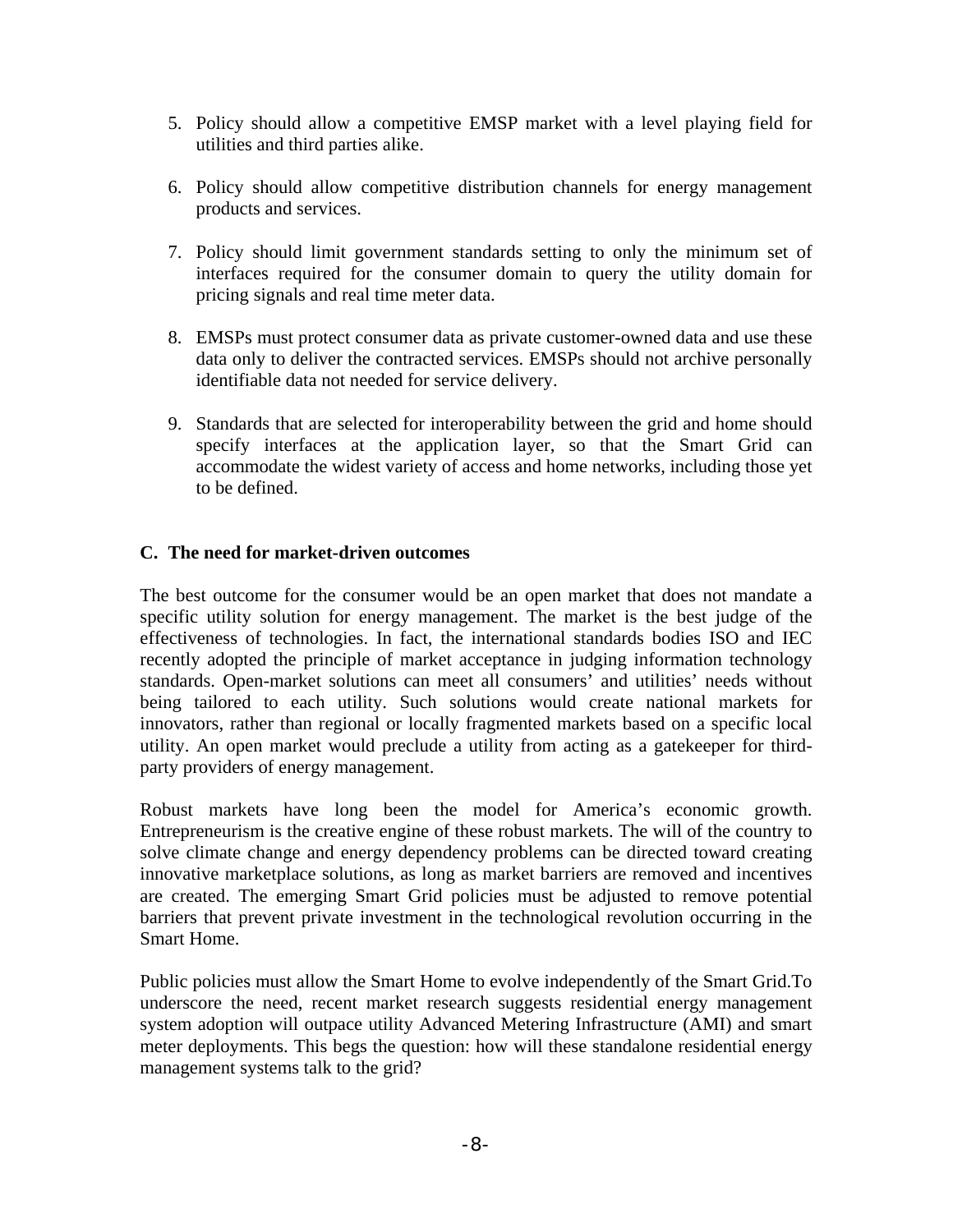#### **D. The need for access to real-time usage and pricing data**

Residential energy management systems and Energy Management Service Providers (EMSPs) can deliver energy management solutions that meet all the stated goals of the smart grid, *as long as utilities provide access to real-time meter data, and access to pricing signals.* If these data are provided in a standard format, solutions can be developed and deployed independent of the utilities' plans and schedules for AMI and smart meter deployment.

Many behavioral studies have shown that immediate feedback is required for consumers to engage in energy reduction activities. Consumer energy "dashboards" must have access to real time usage information. Though there are aftermarket solutions and workarounds to measure energy use, these solutions add significant cost to a function that already exists in the meter.

This requires the ability to read the meter directly in a standard way in real time. Secondly, it requires the utility to publish pricing and demand response requests in a standard format on the Internet so these data can be queried.

The most basic requirement of OEMA as applied to energy management is shown in Figure 3. Smart Homes should be able to interact with the Smart Grid, independent of any utility constraints. Smart Homes can make independent decisions based on usage, pricing, and DR requests. Centralized demand response and direct load control are not required.

| <b>Smart Grid</b> |                                           | <b>Smart Home</b>               |
|-------------------|-------------------------------------------|---------------------------------|
|                   | <b>Pricing and</b><br><b>DR Requests</b>  | <b>Energy Mgmt.</b><br>function |
|                   | <b>Real-time Usage Data</b><br>from Meter | (in-home systems<br>or EMSP)    |
|                   |                                           |                                 |

### **Figure 3 – Two key interfaces required to connect Smart Homes to the Smart Grid**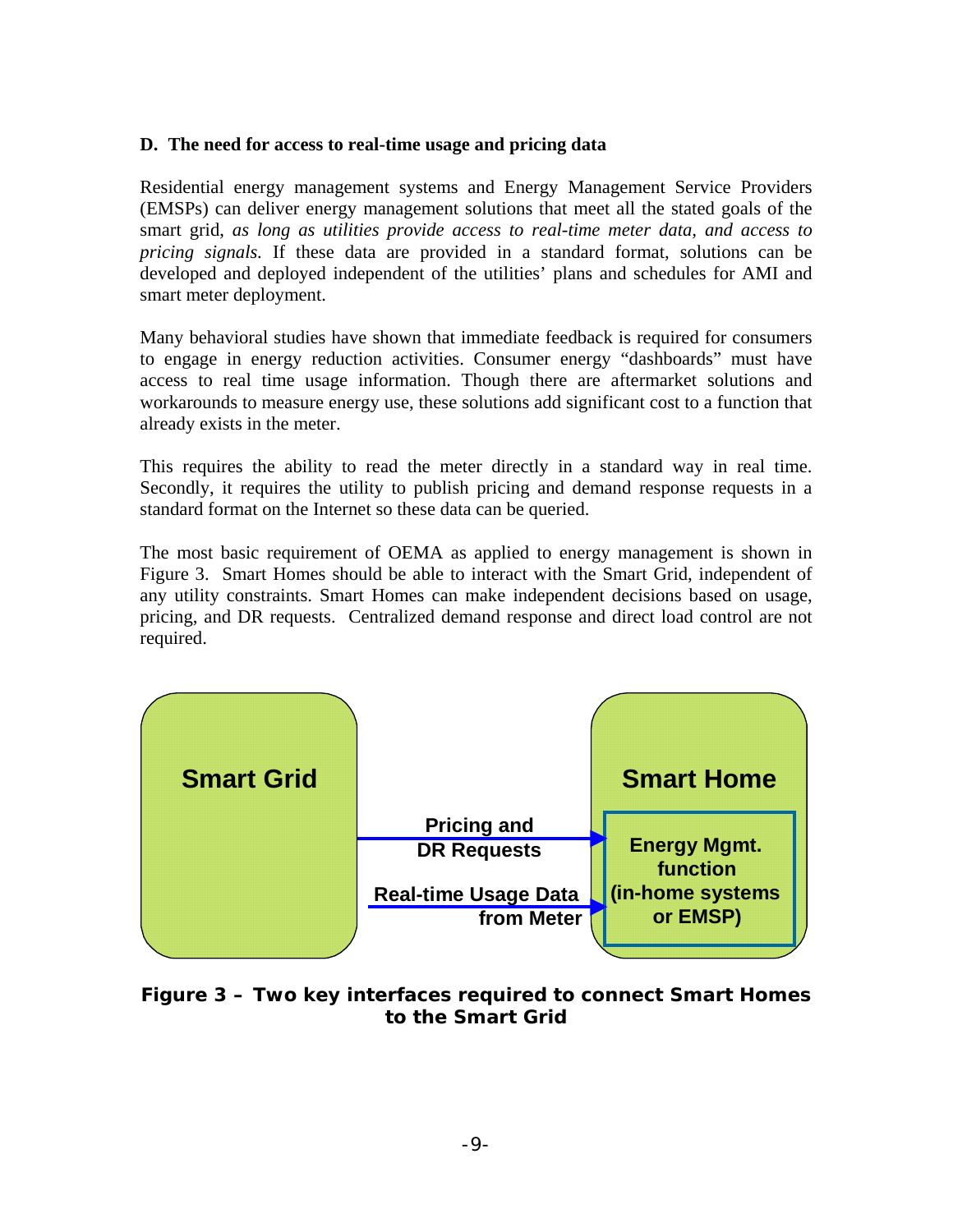#### **E. The need for distributed Demand Response solutions**

Demand Response (DR) is an important element in the concept of energy management, and long used as the justification for utility investments in an AMI network. The goal of DR is to reduce demand during periods of peak usage. Utilities have planned to do this in a centralized manner, by sending commands to devices in the home, such as to raise the thermostat set point or disable the air conditioner compressor.

We believe a better alternative is to perform DR in a distributed manner, where the endpoints of electricity consumption monitor the status of the grid, and respond appropriately. The utility industry's model for DR is based on extending the Smart Grid to end devices on customer premises to control them directly (centralized control), whereas the information technology (IT) industry model for DR is based on allowing consumers to adjust their consumption of electricity autonomously by continuously tracking conditions (distributed control).

#### **F. The need for a win-win for utilities and consumers**

Energy management, clearly, must serve the needs of both consumers and the utility. We believe it is a win-win for utilities and for consumers to control demand by changing price signals or issuing status changes on the web. Utilities would not need to invest in separate networks and systems to achieve DR. By opening pricing and usage data to consumers, the consumers' energy management systems can perform all the necessary energy management functions, and at a far lower cost. A large competitive market can benefit consumers and the utility industry alike by creating economies of scale on a national basis.

#### **G. The need for consumer involvement**

Effective energy management requires that consumers participate in the process of controlling energy usage. Consumers need incentives to participate willingly in a solution for energy management. If consumers are not given the tools that empower them to easily manage energy consumption, confusion and backlash will ensue. This is already being seen in various smart meter deployments where bills have increased, and consumers have initiated class action lawsuits claiming that the Smart Grid was forced upon them. Simple, easy-to-use products and services that give the consumer choice and control are a must. At the same time, these products and services must interoperate. Market-driven standards provide the best solutions for the consumer; therefore, regulators need to allow innovation through competition among standards and technologies in the home.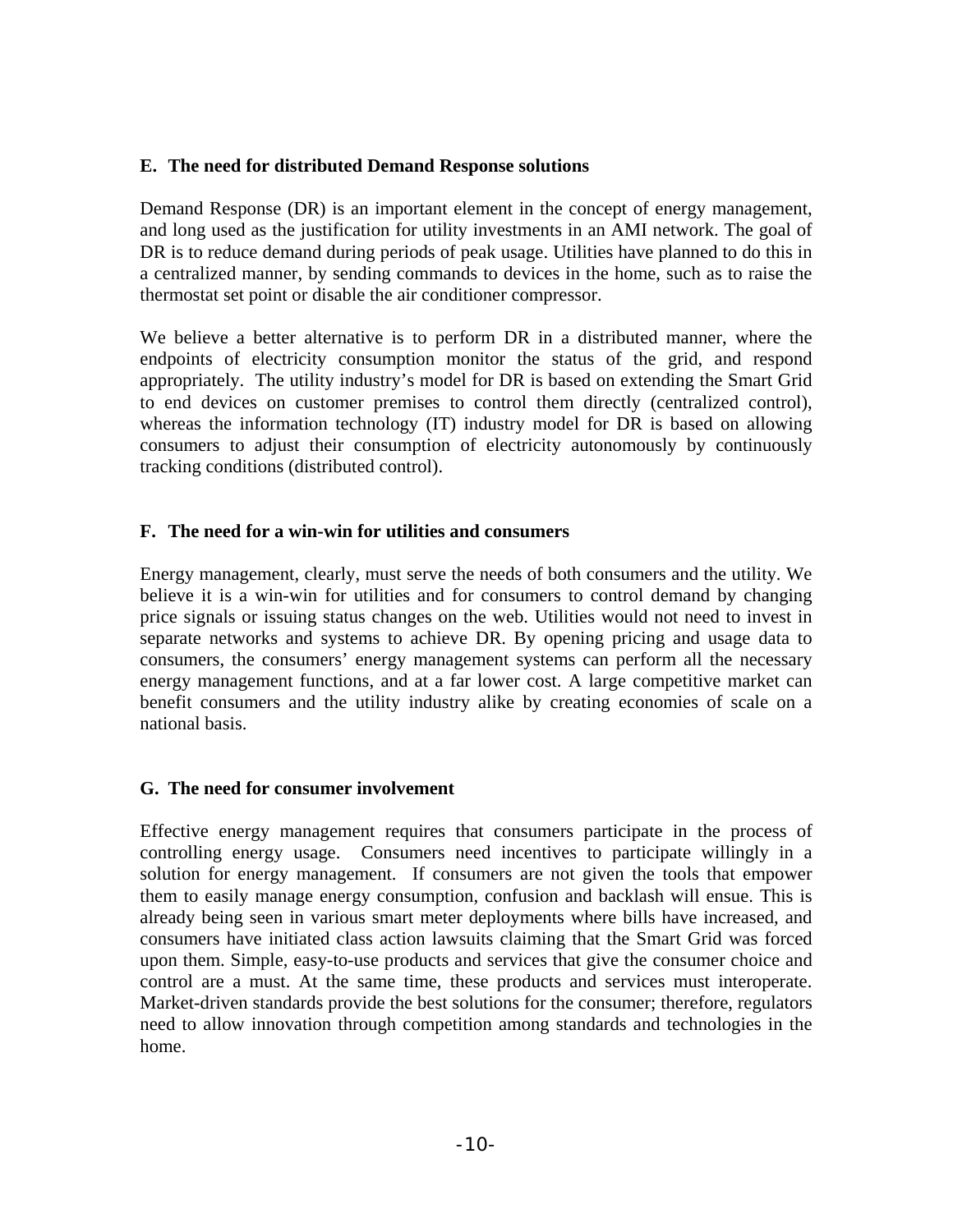#### **H. The need for flexible solutions**

Consumers have varying objectives, budgets, and preferences. Some consumers may have broader goals than complying with supply limitations, such as energy conservation, even when power supplies are not strained. Others may want to have a portable solution that can take with them when they move. Therefore, it is essential that a robust market for energy management offer choices that appeal to a wide range of consumers and utility demand response programs.

### **2 Benefits of an Open Energy Management Architecture**

The key differentiation between energy management currently offered by some public utilities and the services enabled by the OEMA is choice, control, and convenience. The OEMA can support a competitive market for energy management and related home services from multiple suppliers. Energy management delivery via OEMA would not be limited to communications networks specified by the public utility for access to homes or within homes. Consumers will have the final say in how their energy usage is managed.

If the public utility were to become the sole supplier of energy management services, there would be less competition and less innovation in energy management. The OEMA model also provides benefits to the utility. The utility does not have to incur costs to build out their own EMSP capability, because an open market for energy management services will provide such capabilities. Thus, the OEMA will benefit both providers and consumers of electricity. Consumer will take more ownership and responsibility for maintaining and using the systems on a daily basis.

Achieving practical energy management that saves money for consumers without undue inconvenience is complicated. Consumers have little patience for training or learning how to understand and operate complicated devices. Therefore, an important factor in the success of any EMSP will be to provide tools and services that assist consumers in compelling, engaging, and easy-to-use ways. By participating in an open market, new entrants will assure that innovation continues to flourish.

# **3 The CableLabs® Home Security, Monitoring, and Automation Specification**

Service providers, such as cable operators and telcos, have concluded they must deploy a common platform for all home automation, including energy management, in order to justify the investment. This shares platform costs across all managed home services, and enables new features. For example, the security system might inform the energy management system that someone just arrived home. These kinds of innovative cross-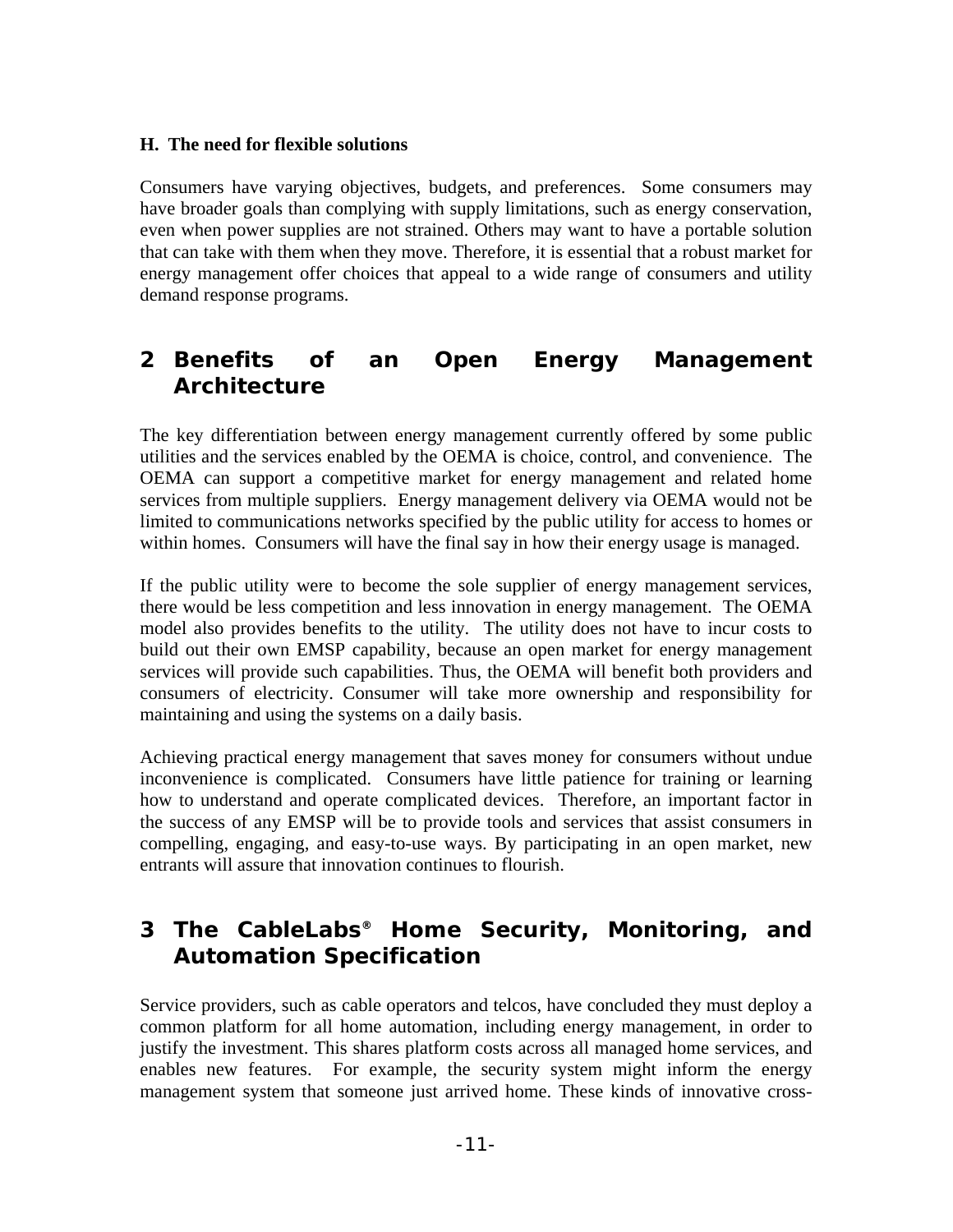platform features, and the open-ended "long tail" of future applications, reinforce the business case for home automation.

In recognition of the growing need for a common architecture for home automation, CableLabs created the SMA (CableLabs Home Security, Monitoring, and Automation) interface specification. Developed in collaboration with home automation companies, SMA is a real world example of an open home automation interoperability specification. SMA is now under consideration by NIST as a potential Smart Grid interoperability standard. SMA is just one example of an open interface that could be adopted by policy makers for Residential Energy Management systems to interconnect with the Smart Grid. It is included here since it is a proven example of a market solution driven by consumer wants and needs.

SMA specifies an application layer protocol that allows automation devices in the home to be controlled by applications running on servers "in the cloud," in industry parlance. It is based on the Representational State Transfer model (or REST), which is the same model used for everyday web browsing, and therefore is supported on almost every network in operation today. Every device in the home has a unique Internet address and name, e.g, [www.myhome.com/thermostat,](http://www.myhome.com/thermostat) and is controlled by using standard Internet messaging protocols including XML and HTTP, e.g., http://www.myhome.com/asp?set\_thermostat=72. Communicating with devices is done using the same session establishment and security commonly used with Internet browsing today. This allows huge scalability and leveraging of existing off-the-shelf networking products today, such as home gateways.

By being always on, always aware, and always connected, such network based applications will quickly become the norm for home energy management, home security, health care monitoring, and home automation.

SMA is based on standard IP and can run on any network; however, there are extensions and optimizations for cable networks. Examples of cable-specific features include QoS controls, physical network management, and end-to-end security. Though the SMA solution was optimized for delivery via a cable plant typically managed by cable operators, it can serve as a model for a solution that can operate on a variety of network platforms and access technologies. The point is simply that a common Smart Home – to - Smart Grid interoperability standard can be readily adapted from a specification such as SMA. This would result in broad buy-in and interoperability by residential energy management players since they could be assured their products and services would connect to any utility in any market.

### **4 Summary**

The need for a robust market for residential energy management is clear. What remains unclear is how the government will allow, even encourage, this market to develop. Without the ability for consumers to choose their own solutions, the ability to read their